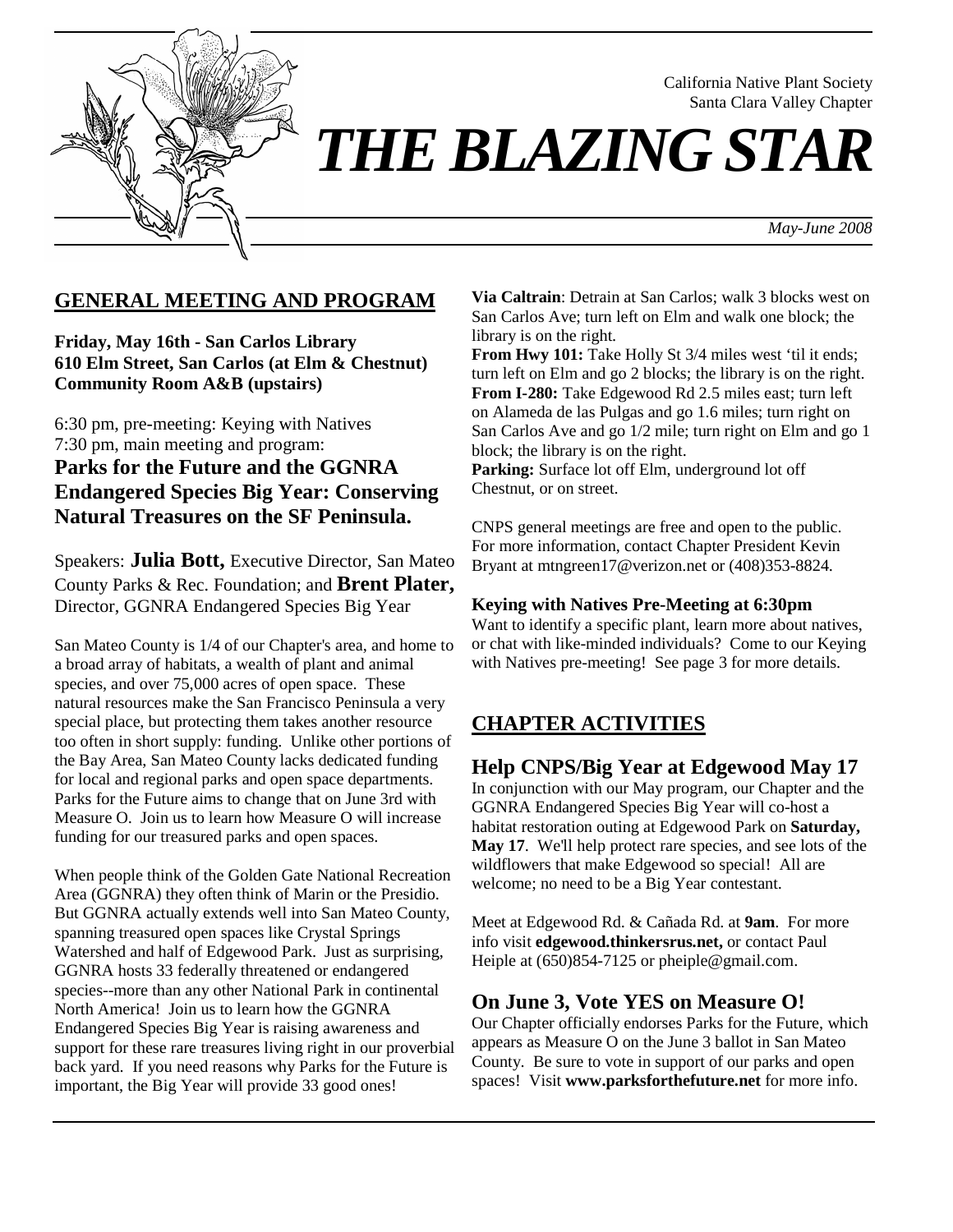## **Native Plant Nursery**

Thanks to many visitors and volunteers, our April Native Plant Sale was another success! If you missed out on the sale, plants can be purchased at the nursery during our work sessions **through May** (checks only please; no cash).

Help us to make our fall sale turn out just as well, by volunteering at one of our regular nursery work sessions, which take place **every Wednesday, from 10am-2pm.**  Bring garden gloves, sunhat, clippers, and your lunch. Other tools will be provided at the nursery. Knowledge of plants is not necessary: your willingness to help is all that's required.

For more information, contact Jean Struthers at (650)941- 2586 or JeanStruthers@aol.com; or Ray Deutsch at (650)365-6136 or henrymarsh@yahoo.com.

**Directions:** Hidden Villa is located on Moody Road west of Foothill College. From Hwy 280 in Los Altos Hills, take the Moody Road exit and head west. Two miles west of Foothill College, look for the Hidden Villa sign and driveway on the left. Proceed over the bridge and park in the visitor (Dana) center parking lot to your right. The Native Plant Nursery greenhouse is just beyond the visitor center.

### **Gardening with Natives**

Gardening with Natives (GWN) is a special interest group within the Chapter which meets on the first Thursday of each month, usually at the Peninsula Conservation Center (PCC) in Palo Alto (directions below). The group is open to all, and includes a mix of seasoned native plant gardeners as well as beginners. Newcomers are always welcome.

#### **Movie Night/Member Mixer**

Thursday, May 1, 7-9pm. at the PCC

For our May meeting we will be viewing two short videos: First is "LadyBugz" by John Kehoe, a CNPS member, which shows the life cycle of a ladybird beetle as well as some nice native plants. Second is "California Gold" by Huell Howser which explores the ecology and conservation of vernal pools in a down-to-earth travelog fashion. This episode was videotaped at Mather Field vernal pools in Sacramento County in April 2001...

**Landscaping on Slopes, slide show by Paul Furman**  Thursday, June 5, 7-9pm at the PCC

During our June meeting, we will enjoy a slide presentation by Paul Furman from Bay Natives Nursery in San

Francisco. Paul is a landscape architect, with expertise in native plants and working with steep slopes. Paul is a lifelong gardener, naturalist, and avid photographer who has been enamored with California native plants since 1990. Visit his extensive website at **www.edgehill.net.**

**Directions to the PCC:** PCC (Peninsula Conservation Center), 3921 E. Bayshore Road, Palo Alto. From Highway 101, take the "San Antonio North" exit, get immediately into the left-hand turn lane, and turn LEFT onto East Bayshore. This will curve around to the left, then right. Turn right on Corporation Way. Then turn into the first driveway on your left, which leads to the PCC parking lot. The meeting is in the Raptor Suite on the first floor, accessible from the parking lot.

For more information on the Gardening with Natives group, visit its website at **www.GardeningWithNatives.com**. GWN maintains a Yahoo group with over 500 members, a true resource for native plant gardeners in this area. To join the Yahoo group, visit **groups.yahoo.com/group/ GardeningWithNatives.** To contact the GWN Steering Committee, email info@gardeningwithnatives.com or call Arvind Kumar at (408) 715-7020.

# **Native Hill - Weeding and Blooms**

Weeding has been a priority at Native Hill, our garden at Foothill College, as always at this time of the year. However, with ceanothus, flannelbush, California poppies, sages, yarrow, gum plants, woolly blue-curls and many others in full bloom it makes the experience all the more worthwhile.

As always, if you would like to volunteer at the garden or be added to the email list to be notified of upcoming workdays, contact Phil Higgins at phidor@juno.com or (650)941-4752.

# **Photo Group**

Our Chapter Photo Group is a special interest group which meets on the third **Monday of even-numbered months** at the Peninsula Conservation Center (PCC) in Palo Alto. The Group is open to all, and includes both beginning and experienced photographers.

Our next meeting date will be **Monday, June 16**. In addition to the featured program of each meeting, attendees are encouraged to bring recent favorite photos. Up to 20 slides, digital images, or prints per photographer are welcome. Also, interesting off-topic images can be shared. For more information, please contact Patrick Gallagher, at (408)483-9366 or drrust@greenisles.com.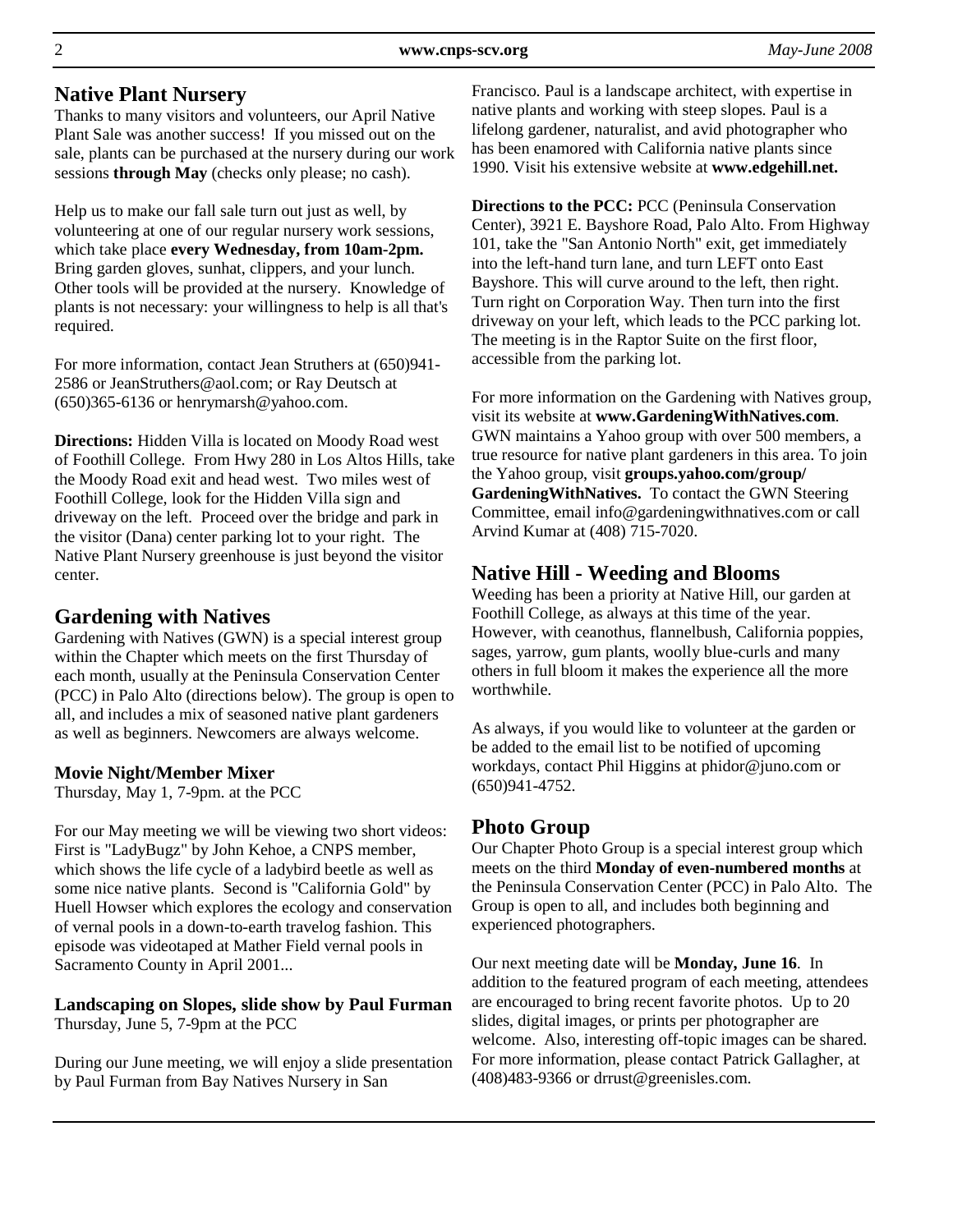### **Keying with Natives**

Join other native plant enthusiasts in a fun and educational atmosphere, as we hone our skills at plant identification (aka. "keying"). We meet **6:30pm-8:30pm**, last **Friday** of each month, and **1 hour before** Chapter general meetings.

Upcoming meetings are **April 25, May 30**, and **June 27**, at the PCC building in Palo Alto, and before the **May 16** Chapter General Meeting in San Carlos (see page 1). For details, contact David "Tex" Houston at tex009@sbcglobal.net or Sally Casey at (408)377-0989.

# **NATIVE PLANT GARDENING**

#### **Container Gardening with Desert Bluebells**

*By Kate Griffin, Chapter member* 

There are many California native plants, particularly annuals, which make willing and attractive container subjects. One of the most striking annuals I've grown in a container is Desert Bluebell (*Phacelia campanularia*), which requires nothing more than a sunny spot, fastdraining soil, and a sparing hand with the watering can.

I didn't plan to grow Desert Bluebells, but a on a trip to the hardware store one gray, drizzly day, I passed a wire rack filled with drooping packets of garden seeds and an envelope featuring brilliant, blue flowers and the words, "California Native!" in bold type, jumped out at me. It was a package of Desert Bluebell seeds and the back of the envelope promised an "easily-grown and bountiful display of true blue" flowers, all for the reasonable price of \$1.39. "A deal!" I thought. And it was.

Kept in a warm, dark spot in a closet, the seeds germinated quickly. As they grew, I transplanted them to larger containers. I planted one of the most vigorous plants into a large (10" diameter) terra cotta urn, using soil that was nearly half perlite, so that water would drain through it quickly. The Desert Bluebell seemed to love being in the larger pot and it quickly shot up several inches in height before tumbling out over the edge of the pot. It continued to grow, its branches cascading up and out in a network of succulent, reddish stems and dark green leaves that nearly hid the front of the pot. Thick, rounded, and slightly furry, Desert Bluebell's leaves strongly resemble those of the longtime houseplant favorite, African violet.

I placed the container just outside my front door where it received full morning sun. True to the seed packet's promises, small curls of buds at the tip of each stem opened into outward-facing, bell-shaped, deep blue flowers. What

sets these flowers apart from so many other blue-flowered plants is that the color is not purple, nor lavender, nor violet, but really and truly *blue* -- the deep, clear blue of a sunny desert sky.

The charming curls of buds that precede its bloom are one of the distinguishing characteristics of Phacelias, another trait being blue, nectar-filled flowers that are irresistible to bees. My container was unceasingly abuzz with bumblebees, honeybees, smaller native bees, and bee-like hoverflies. It was the most popular nectar plant in the vicinity, luring bees away even from their previous favorite, a huge clot of ivy growing over the next-door fence.

Rather surprisingly, the plant continued to stretch upward and outward and the flowers continued to open over a long, four-month period, from late spring into early autumn, probably because I continued giving it a regular (though sparing) supply of water.

With relatively little care, Desert Bluebells brought a generous supply of color and life to my container garden, and I highly recommend it for potted gardens. I've grown it successfully in both a six-inch pot and a large tub, with afternoon sun and morning sun respectively, and in both cases it flourished and bloomed contentedly. It would be stunning planted together with California poppies. As its name implies, Desert Bluebells are native to California's southeastern deserts.

Editor's note: Kate started the seeds indoors in spring several years ago, probably around late Feb/early March as she recalls. Kate may be reached at kegret@gmail.com.

# **CHAPTER SERVICE OUTINGS**

#### **Habitat Restoration at Edgewood Park**

Come enjoy the spring and early summer wildflowers, while protecting sensitive habitats at Edgewood Park. **Friday morning** habitat restoration sessions occur yearround, and start at **9am**. Our **Wednesday evening** sessions, starting at **5:30pm,** continue throughout the summer, until the end of Daylight Savings Time.

We will again be having summer **Saturday sessions starting at 9am** on the **3rd Saturday of the month**:

| Date    | <b>Meeting Place</b> |
|---------|----------------------|
| May 17  | <b>West Kiosk</b>    |
| June 21 | <b>West Kiosk</b>    |
| July 19 | Day Camp             |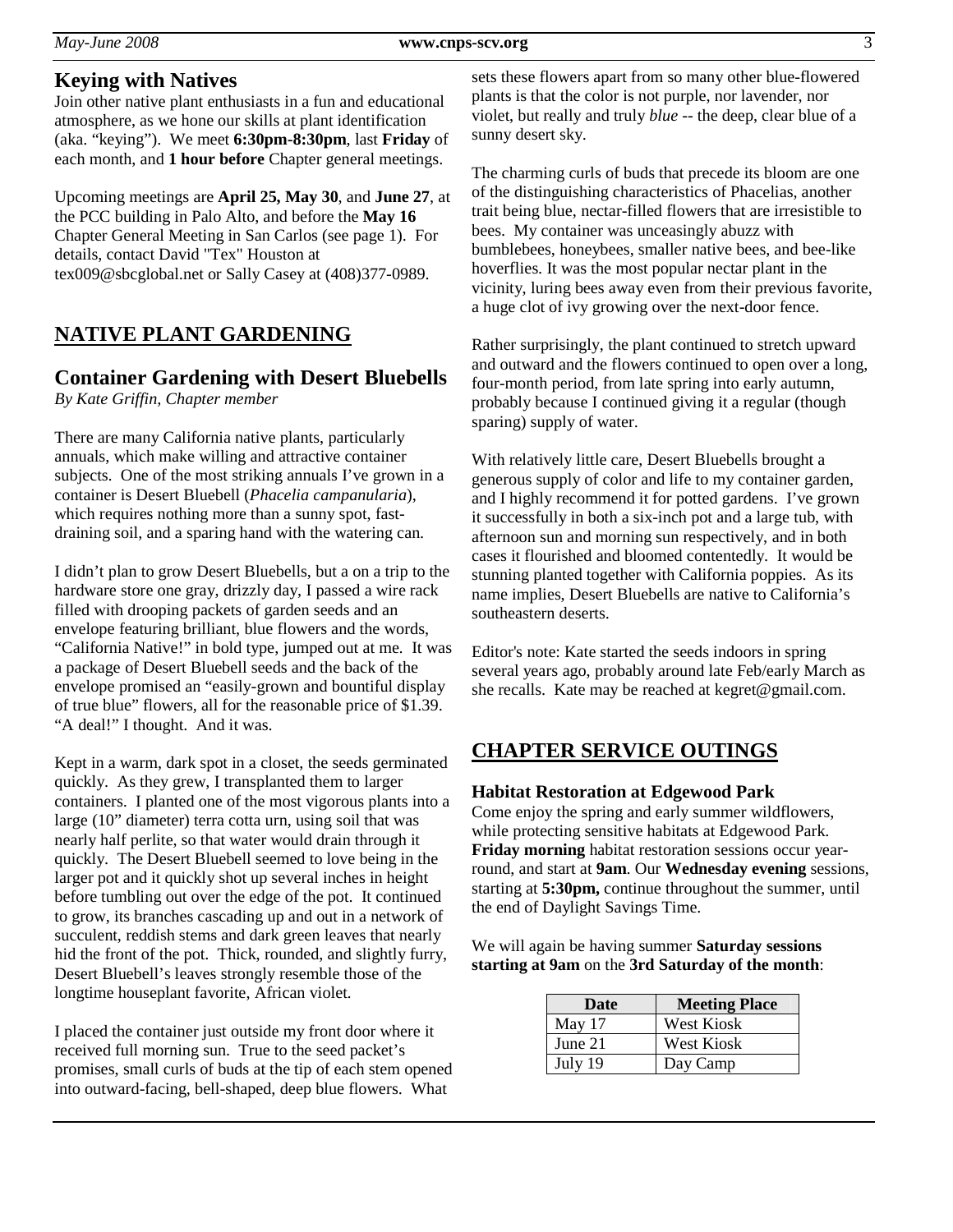For details, including schedules and meeting places, see our Weed Warriors website at **wedgewood.thinkersrus.net**, contact Paul Heiple at (650)854-7125 or pheiple@ gmail.com, or email John Allen at jcakwa@earthlink.net.

#### **Watershed Weeding Party Saturday June 14**

On June 14, a weeding party will be allowed into the San Francisco Watershed to help control yellow star-thistle that is growing in rare plant habitat. This is a unique opportunity to see rare plants and to explore within the Watershed, which is normally closed to the public. There are three rare plants in the area: fountain thistle (Cirsium fontinale var. fontinale), Crystal Springs lessingia (Lessingia arachnoidea), and San Francisco wallflower (Erysimum franciscanum). The weeding will help these plants by pushing back the invaders.

Weeders will meet at **9am** along Cañada Road just south of the junction with Route 92. For those coming from the south, we will **meet at the I-280 Woodside Park & Ride at 8:45am** to consolidate cars.

For more information, contact Paul Heiple, at pheiple@gmail.com or (650)854-7125.

# **CHAPTER FIELD TRIPS**

Chapter field trips are free and open to the public. They are oriented to conservation, protection and enjoyment of California native plants and wildlife, and we adhere to all rules and guidelines for the lands on which we are visiting.

**In our region it is very important to be prepared for hiking on rugged & steep terrain, wide temperature ranges and rapidly changing conditions at any time of year. All participants should wear sturdy footwear and carry sufficient water, sun protection, food, clothing layers, personal first aid and other supplies you may need. If you have any questions about your ability to participate in a particular field trip, please contact the trip leader in advance.** 

#### **May 3 Sat 10am Rancho Cañada del Oro OSP**

Judy Fenerty and Stella Yang will lead a walk to a remarkable habitat in the lovely Rancho Cañada del Oro Open Space Preserve in Morgan Hill. Managed by the Santa Clara County Open Space Authority, this lightlyvisited park contains serpentine endemics such as *Streptanthus albidus* ssp. *peramoenus* and *Dudleya setchellii.* 

Total distance will be 3-4 miles, with an elevation gain of 500-600 feet. The walk is expected to last until **2pm**.

**Reservations required.** For reservations and directions, contact Judy at (408) 655-3493 or judy@fenerty.com.

#### **May 3-4 Sat-Sun Alamere Falls at Point Reyes**

Join Kevin Bryant and Matt Teel at 11am on **Sunday, May 4**, for an easy 9 mile round trip hike to Alamere Falls in Point Reyes National Seashore.

The gently graded trail passes sweeping ocean vistas, shady coastal forests, and several lakes before emerging again at the coast, where Alamere Falls spills onto the sand. Botanical highlights include nice patches of *Festuca californica*, at least one specimen of *Piperia elegans*, lots of annual wildflower species, rocky outcrops draped with Sedum and Dudleya, and what may be California's largest Eucalyptus.

Bring layers: May is usually clear and windy though fog is always a possibility at Pt. Reyes. Most of the hike is on a well graded dirt road, though there are a few rocky patches and a steep scramble is required for the last hundred yards or so of the hike. Bring water sufficient for a 9 mile walk, and lunch to have at the waterfall. This will be an all day trip; estimated **end time is some time before dark.**

For those wishing to make it an overnight trip, we have reserved ten beds for **the night before the trip, Saturday May 3**, in a co-ed dormitory at the Pt. Reyes Hostel. Cost is \$20 - email Matt at matt-teel@yahoo.com or call him at (650)851-4691 to reserve a space or for more information.

**Directions:** The Palomarin trailhead is roughly an hour's drive north of the Golden Gate. Allow at least an hour and 45 min. from the Palo Alto area-- traffic along Hwy 1 can be bad, particularly around Muir Woods. It can be a little tricky to find the first time, so bring a map with you!

From the Peninsula, take US 101 across the Golden Gate bridge from San Francisco. About 6 miles later, take the Highway 1 exit towards Mill Valley/Stinson Beach. Follow 1 N out to the coast. Set your trip meter at the stop sign in Downtown Stinson Beach. In 4.4 miles you will reach the (unsigned) cutoff to Olema Bolinas Rd., at the end of the lagoon. Make a left here, and another left in 100 yards onto Olema-Bolinas Rd.

After 1.2 miles you will reach a stop sign; make a left to continue on Olema-Bolinas Rd. Follow Olema-Bolinas Rd. another 0.5 miles to the intersection with Mesa Rd. Make a right on Mesa and follow it 4.8 miles until it ends at the Palomarin trailhead. Mesa Rd. will turn to dirt about halfway down.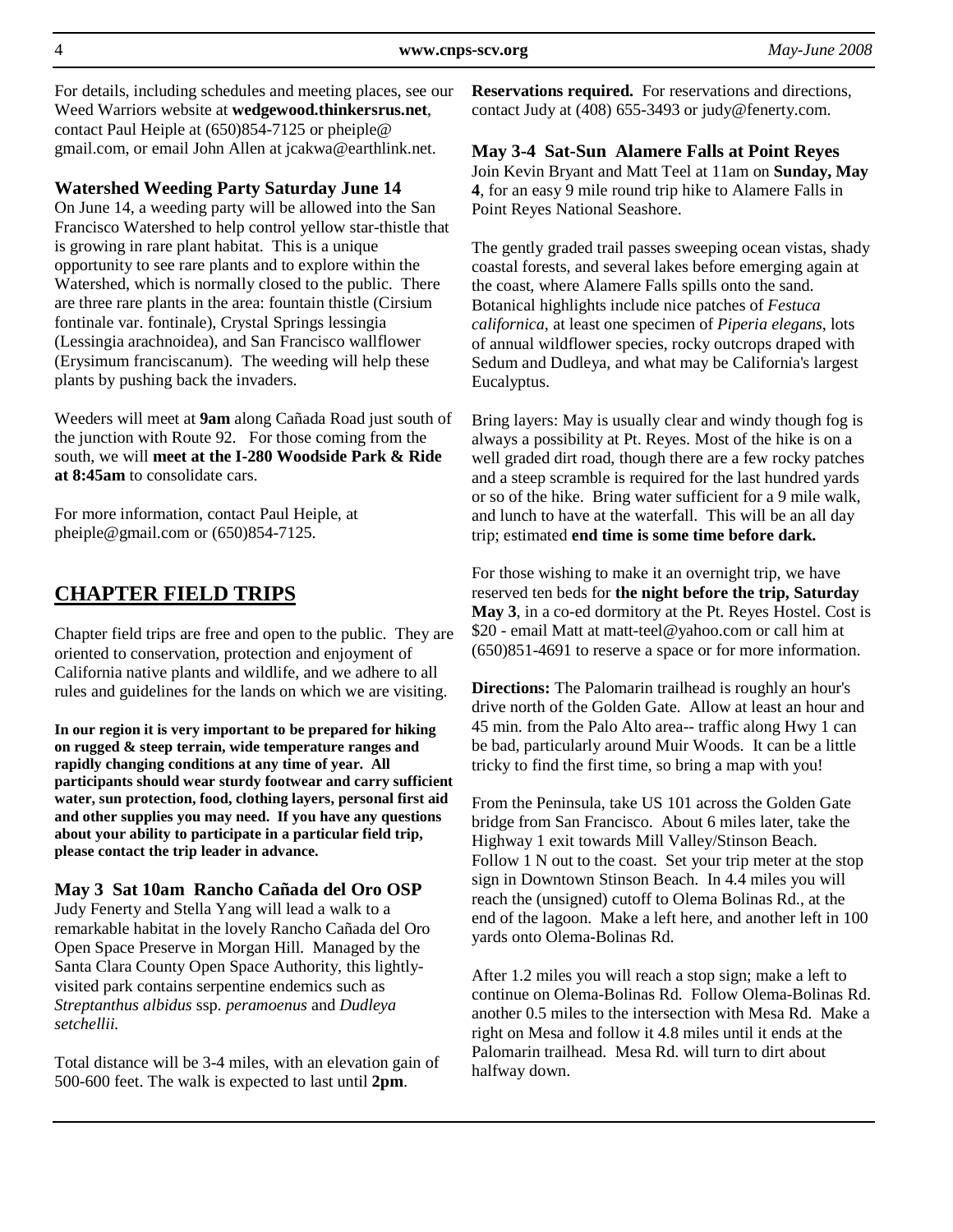#### **May 10 Sat 9am Mount Hamilton**

Enjoy a day of roadside botanizing with short hikes at some of the stops on Mount Hamilton. The west side, with several elevation changes, explores different plant communities with many wildflowers. The east slope, steep and dry, has its own interesting flora. Expect to see service berry, silk tassel, virgin's bower, gooseberries, lupines, Penstemon, Clarkia, and many more.

The trip will last all day, with approximately 65 driving miles round trip. No gas is available along the route, so come with a full tank. The Mount Hamilton Road is a steep, narrow, twisting mountain road. Meet in the OSH parking lot at 3000 Alum Rock Ave. at **9am**. The trip will be mostly driving. Bring lunch, snacks, and plenty of water. Carpooling is strongly encouraged. Riders will share gasoline costs with drivers.

For more information contact trip leader Joe Cernac, at (408)292-5465 or JoeCernac@sbcglobal.net.

## **May 17 Sat 10am Grass Walk at Edgewood Park**

Come see our native grasses at Edgewood, known for its unique and beautiful diversity of grasses. This will be an easy walk led by our own grass expert Sally Casey.

We'll meet at **10am** at the Park and Ride Lot at the intersection of Edgewood Road and Hwy 280. Pack water, lunch, comfortable walking shoes and an interest in grasses.

The hike distance will be about 2 miles with gentle slopes. The walk should be completed by **2pm**. For more information contact Sally at (408)377-0989.

# **May 23-26 Fri-Mon Shasta-Trinity NF**

Join Ken Himes for botanizing in the Scott Mountain Area of the Shasta-Trinity National Forest.

Some of you may remember the wonderful Darlingtonia meadows near Scott Mt. campground along State Highway 3 that we visited last July at the end of our State of Jefferson field trip. We return a month earlier this year to see early flowering species such as the endemic Scott Mt. phacelia, *Phacelia dalesiana*, and the Scott Valley phacelia, *Phacelia greenei*.

Call Ken at (650)591-8560 for information and to **reserve a space** on this trip, as space at the campground is limited to seven campsites. There are vault toilets but no piped water. Motels are available in Weed, Yreka or Weaverville.

# **May 31 Sat 10am Crystal Springs Fountain Thistle Walk**

Join co-leaders Ken Himes and Jake Sigg on Pulgas Ridge, within the Crystal Springs Watershed, on a walk to view the endangered fountain thistle, *Cirsium fontinale* var*. fontinale.* We'll also see an excellent serpentine seep. The serpentine terrain is gently undulating and replete with native bunchgrasses and forbs.

The trip is co-sponsored by our Chapter and the CNPS Yerba Buena Chapter. We'll have an easy half mile walk over relatively level ground, and expect to finish at **Noon**. These lands belong to the San Francisco Watershed, and are normally closed to the public.

This field trip is part of the 2008 GGNRA Endangered Species Big Year (**www.ggnrabigyear.org**). For contest participants, they must see the fountain thistle and then attend a fountain thistle work party (dates TBD). You need not be a contestant to attend this field trip.

To **reserve your spot** and receive directions to the field trip site, or for more information including about the work parties, contact Jake at jakesigg@earthlink.net (preferred) or (415)731-3028. Ken may be reached at (650)591-8560.

#### **June 6-7 Fri-Sat Lava Cap Areas at Peavine Ridge in El Dorado County**

Join botanist Joanne Geggatt to visit the eroded lava cap soils that derived from Miocene mudflow. These soils are found at elevations between 2,000 and 6,000 feet in central El Dorado County. The climax montane chaparral series of lava cap is particularly interesting during late spring and early summer with many annual and perennial wildflowers. Some endemics you may see are yellow burr navarretia (*Navarretia prolifera* ssp. *lutea*), Pleasant Valley mariposa lily (*Calochortus clavatus* var. *avius*) and a subshrub, *Eriogonum prattenianum* var. *prattenianum*. This will be an easy to moderate hike.

You may travel to meet Joanne on Friday evening at her home in El Dorado Hills and stay there overnight. Or join her at her home the morning of the hike. Allow about 3 hours from Santa Clara Valley or more time if traffic is heavy. High clearance vehicle recommended.

Space is limited. Contact Ken Himes, (650)591-8560 to **reserve your spot** and for location and more details.

**DEADLINE FOR THE NEXT** *BLAZING STAR*  **Saturday, June 7, 2008** 

> **Email: mattsson@surfpix.net Phone: (408)255-3767**